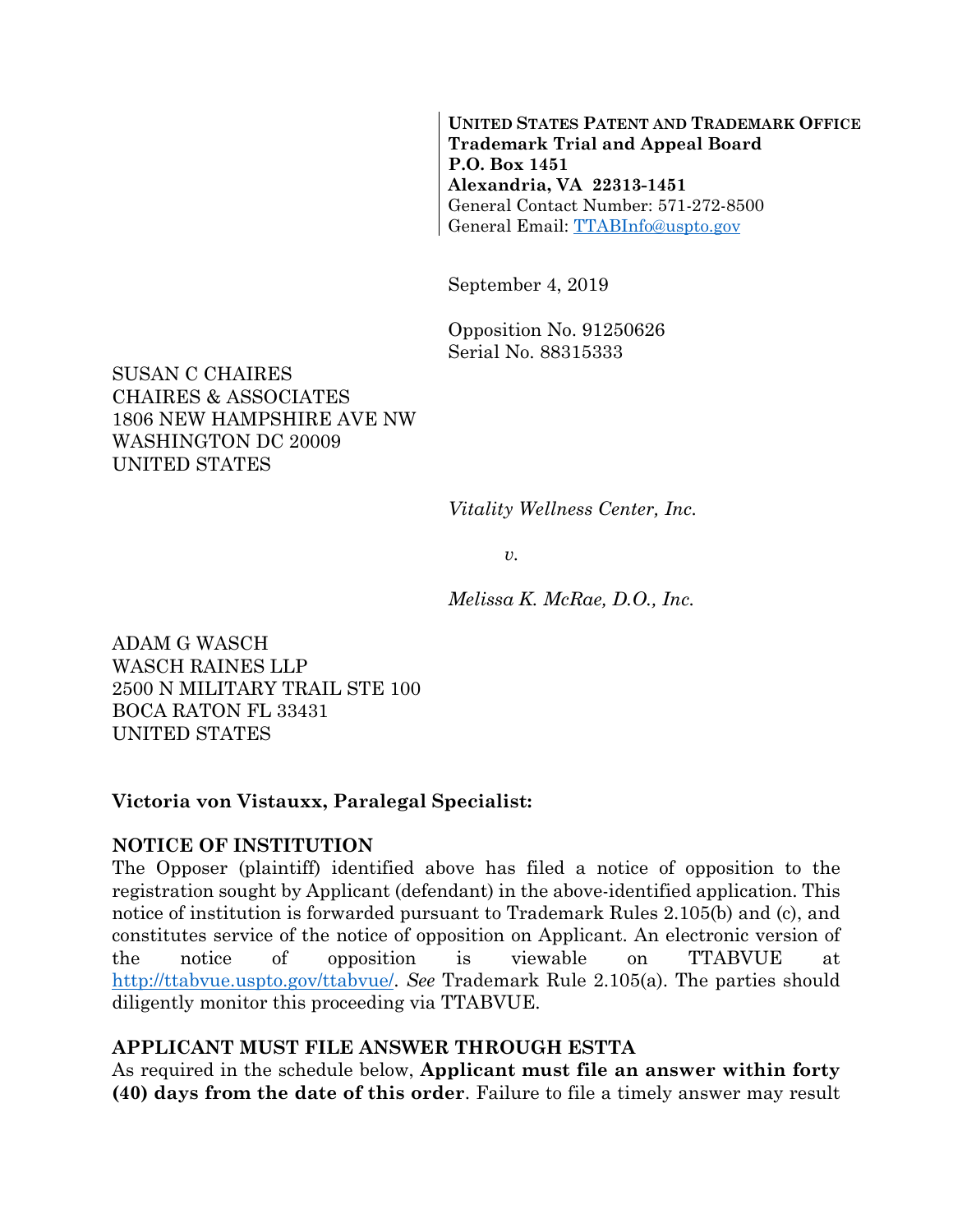in the entry of default judgment and abandonment of the application. Regarding when a deadline falls on a Saturday, Sunday or federal holiday, *see* Trademark Rule 2.196. Applicant must file the answer through ESTTA - Electronic System for Trademark Trials and Appeals, unless ESTTA is unavailable due to technical problems or extraordinary circumstances are present. An answer filed on paper under these limited circumstances must be accompanied by a Petition to the Director (and the required fee under Trademark Rule 2.6). *See* Trademark Rule 2.106(b)(1). In substance, Applicant's answer must comply with Fed. R. Civ. P. 8(b); it must admit or deny the allegations in the notice of opposition, and may include available defenses and counterclaims. Regarding the form and content of an answer, *see* Trademark Rule 2.106(b)(2) and TBMP § 311.

### **DUTY TO MAINTAIN ACCURATE CORRESPONDENCE INFORMATION**

Throughout this proceeding, the parties, and their attorneys or representatives, must notify the Board of any correction or update of physical address and email address, and should use the ESTTA change of address form. *See* Trademark Rule 2.18(b); TBMP § 117.

## **SERVICE OF ANSWER AND OF ALL SUBMISSIONS**

The service of the answer, and all other submissions in this proceeding, and of all matters that are required to be served but not required to be filed in the proceeding record, **must** be by **email** unless the parties stipulate otherwise. Trademark Rule 2.119(b). In the absence of a stipulation, service may be by other means **only** under the **limited** circumstances and in a manner specified in Trademark Rule 2.119(b). Regarding the signing and service of all submissions, *see* TBMP §§ 113-113.04.

The answer, and all other submissions, **must** include proof of service. As noted in TBMP § 113.03, proof of service may be in the following certificate of service form:

*I hereby certify that a true and complete copy of the foregoing (insert title of submission) has been served on (insert name of opposing counsel or party) by forwarding said copy on (insert date of mailing), via email (or insert other appropriate method of delivery) to: (set out name, and address or email address of opposing counsel or party).* 

 $Signature$  $Date$ 

### **SUBMIT ALL FILINGS ONLINE VIA ESTTA**

Submissions **must** be filed via ESTTA, the Board's online filing system, unless ESTTA is unavailable due to technical problems or extraordinary circumstances are present. Trademark Rule 2.126(a). Submissions may be filed in paper form **only** under the **limited** circumstances specified in Trademark Rule 2.126(b), with a required written explanation. ESTTA is accessible at the Board's webpage: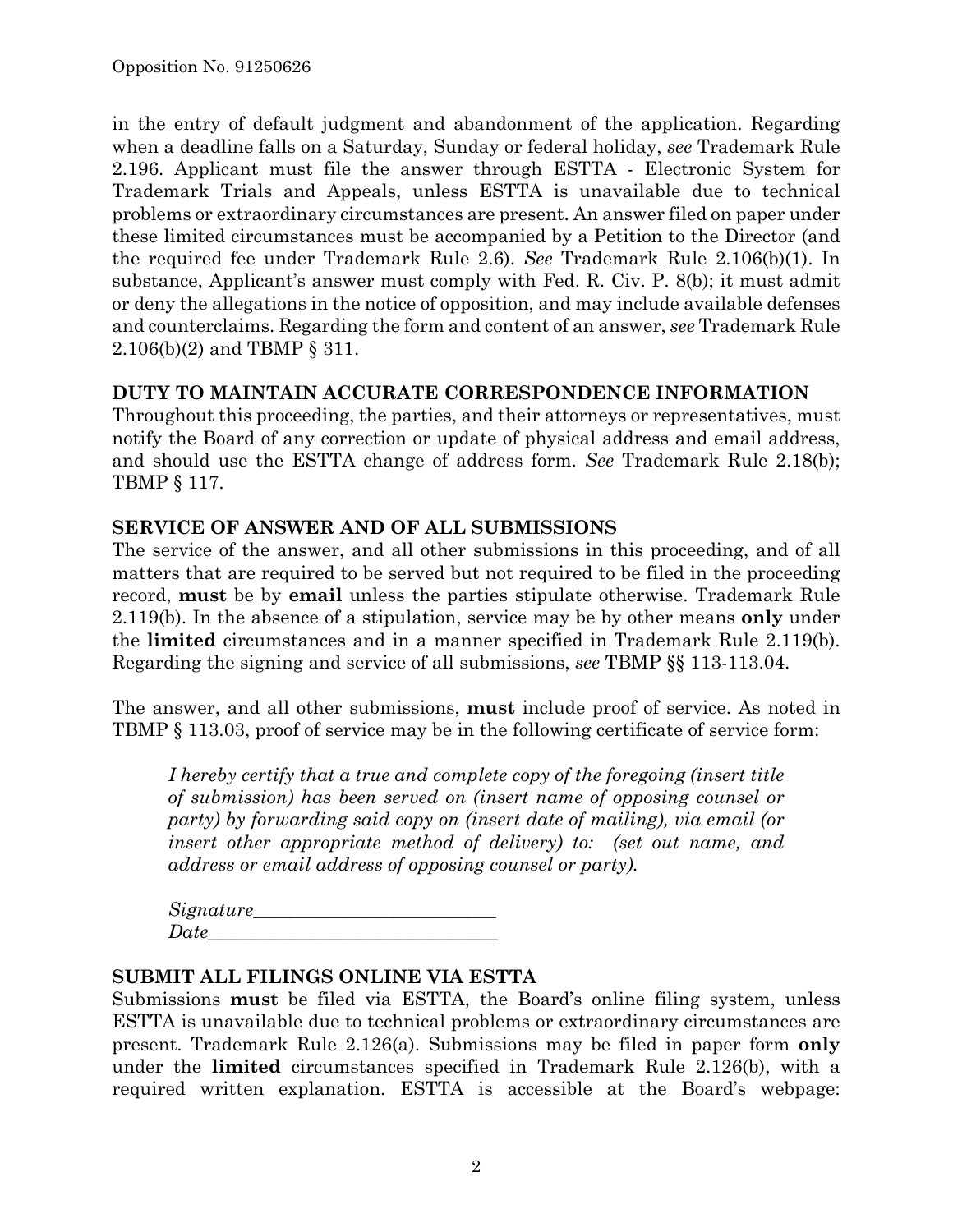http://estta.uspto.gov/. The page has instructions and tips. ESTTA offers various forms, some of which may require attachments and/or a fee. For technical questions, a party may call 571-272-8500 (Mon-Fri 8:30 a.m. to 5 p.m. ET) or email ESTTA@uspto.gov. This proceeding involves several deadlines, and due to potential technical issues, parties should not wait until the deadline to submit filings. The Board may **decline to consider** an untimely submission. Moreover, Trademark Rule 2.126 sets forth the required form and format for all submissions (*e.g.*, page limitations), and the Board may **decline to consider** any submission that does not comply with this rule, including, but not limited to motions, briefs, exhibits, and deposition transcripts.

#### **CONFERENCE, DISCOVERY, DISCLOSURE AND TRIAL SCHEDULE**

| 10/14/2019 |
|------------|
| 11/13/2019 |
| 11/13/2019 |
| 12/13/2019 |
| 4/11/2020  |
| 5/11/2020  |
| 6/25/2020  |
| 8/9/2020   |
| 8/24/2020  |
| 10/8/2020  |
| 10/23/2020 |
| 11/22/2020 |
| 1/21/2021  |
| 2/20/2021  |
| 3/7/2021   |
| 3/17/2021  |
|            |

### **PARTIES ARE REQUIRED TO HOLD DISCOVERY CONFERENCE**

The parties are required to schedule and hold a discovery conference by the deadline in the schedule in this order, or as reset by the Board. In the conference, the parties are required to discuss, at a minimum, 1) the nature and basis of their claims and defenses, 2) the possibility of promptly settling, or at least narrowing the scope of claims or defenses, and 3) arrangements for disclosures, discovery, preserving discoverable information and introduction of evidence at trial. For guidance, *see* Fed. R. Civ. P. 26(f), Trademark Rule 2.120(a)(2)(i) and TBMP §§ 401.01 and 408.01(a).

The parties must hold the conference in person, by telephone or by a means on which they agree. A Board interlocutory attorney or administrative trademark judge will participate in the conference either upon request of any party made no later than ten (10) days prior to the conference deadline, or when the Board deems it useful to have Board involvement. *See* Trademark Rule 2.120(a)(2)(i). A request for Board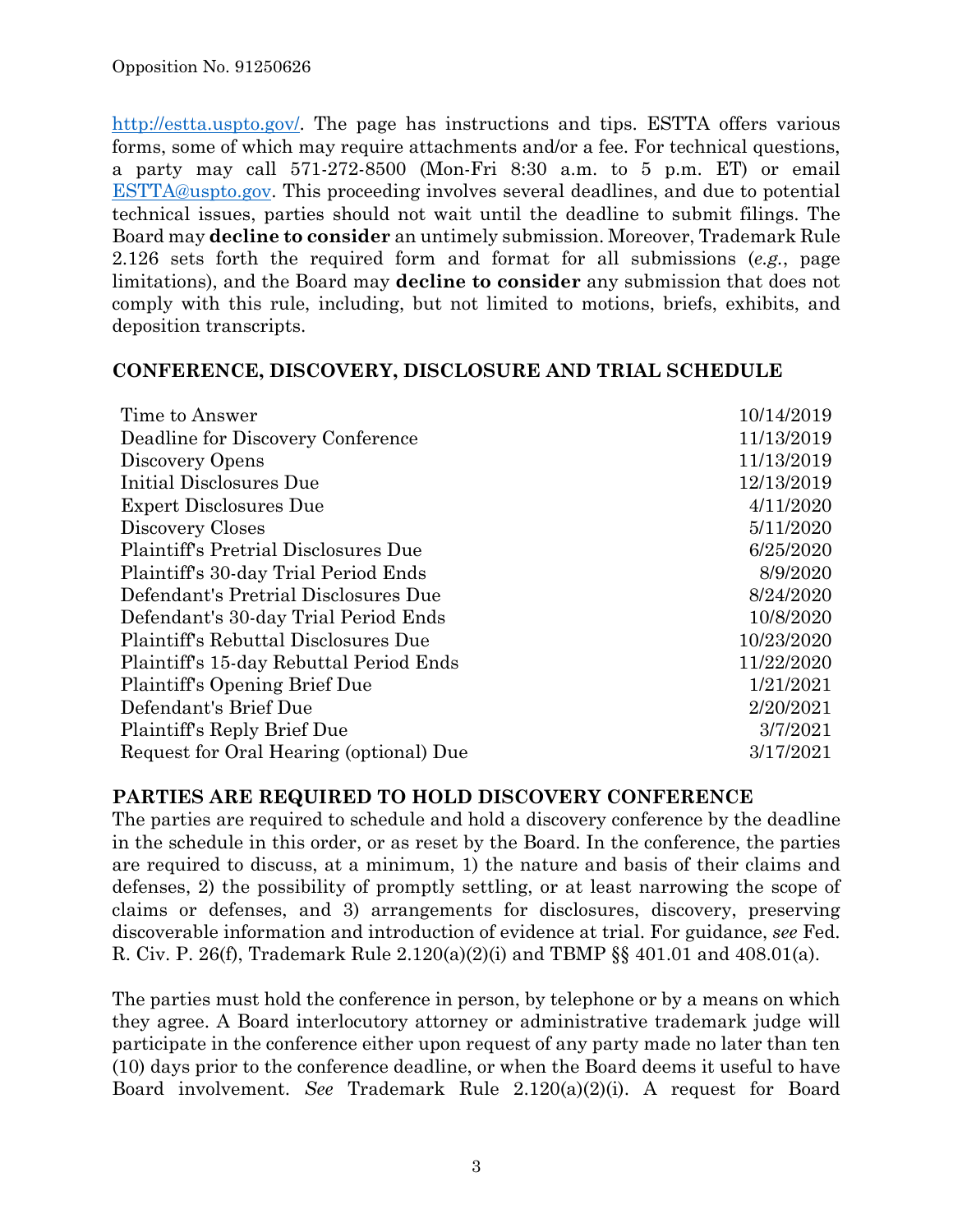participation must be made either through ESTTA, or by telephone call to the assigned interlocutory attorney named on the TTABVUE record for this proceeding. A party requesting Board participation should first determine possible dates and times when all parties are available. A conference with a Board attorney's participation will be by telephone in accordance with the Board's instructions.

For efficiency, the parties may stipulate to various procedural and substantive disclosure, discovery and trial matters (*e.g.*, modification of deadlines and obligations) upon written stipulation and approval by the Board. Trademark Rule  $2.120(a)(2)(iv)$ provides a non-exhaustive list of matters to which parties may stipulate. The best practice is to reduce all stipulations to writing. If email service is not practical, such as for voluminous document production in discovery, the parties should discuss in the conference how production will be made. The parties, and their attorneys or representatives, have **a duty to cooperate** in the discovery process. TBMP § 408.01.

## **PROTECTIVE ORDER FOR CONFIDENTIAL INFORMATION**

The Board's Standard Protective Order is automatically imposed in all *inter partes* proceedings, and is available at https://www.uspto.gov/trademarks-applicationprocess/appealing-trademark-decisions/standard-documents-and-guidelines-0.

During their conference, the parties should discuss whether they will use an alternative or modified protective order, subject to approval by the Board. *See* Trademark Rule 2.116(g) and TBMP § 412. The standard order does not automatically protect confidential information; its provisions for designating confidential information must be utilized as needed by the parties. Trademark Rule 2.126(c) sets forth the procedure for filing confidential submissions.

## **ACCELERATED CASE RESOLUTION (ACR)**

During their conference, the parties are to discuss whether they wish to seek mediation or arbitration, and whether they can stipulate to the Board's Accelerated Case Resolution (ACR) process for a more efficient and cost-effective means of obtaining the Board's determination of the proceeding. For details, and examples of ACR proceedings, *see* TBMP § 528, and the Board's webpage: http://www.uspto.gov/ttab.

## **INITIAL DISCLOSURES AND DISCOVERY**

Regarding the deadline for and contents of initial disclosures, *see* Trademark Rules  $2.120(a)(1)$  and  $(2)(i)$ , and TBMP § 401.02. Regarding deadlines for serving and responding to discovery, *see* Trademark Rule 2.120(a)(3) and TBMP § 403.03. Certain provisions of Fed. R. Civ. P. 26 are applicable in modified form. Note that written discovery (interrogatories, requests for production, requests for admission) must be served **early** enough so that responses will be due **no later than** the close of discovery. Regarding the scope and limits of discovery, *see* TBMP 414; discoverable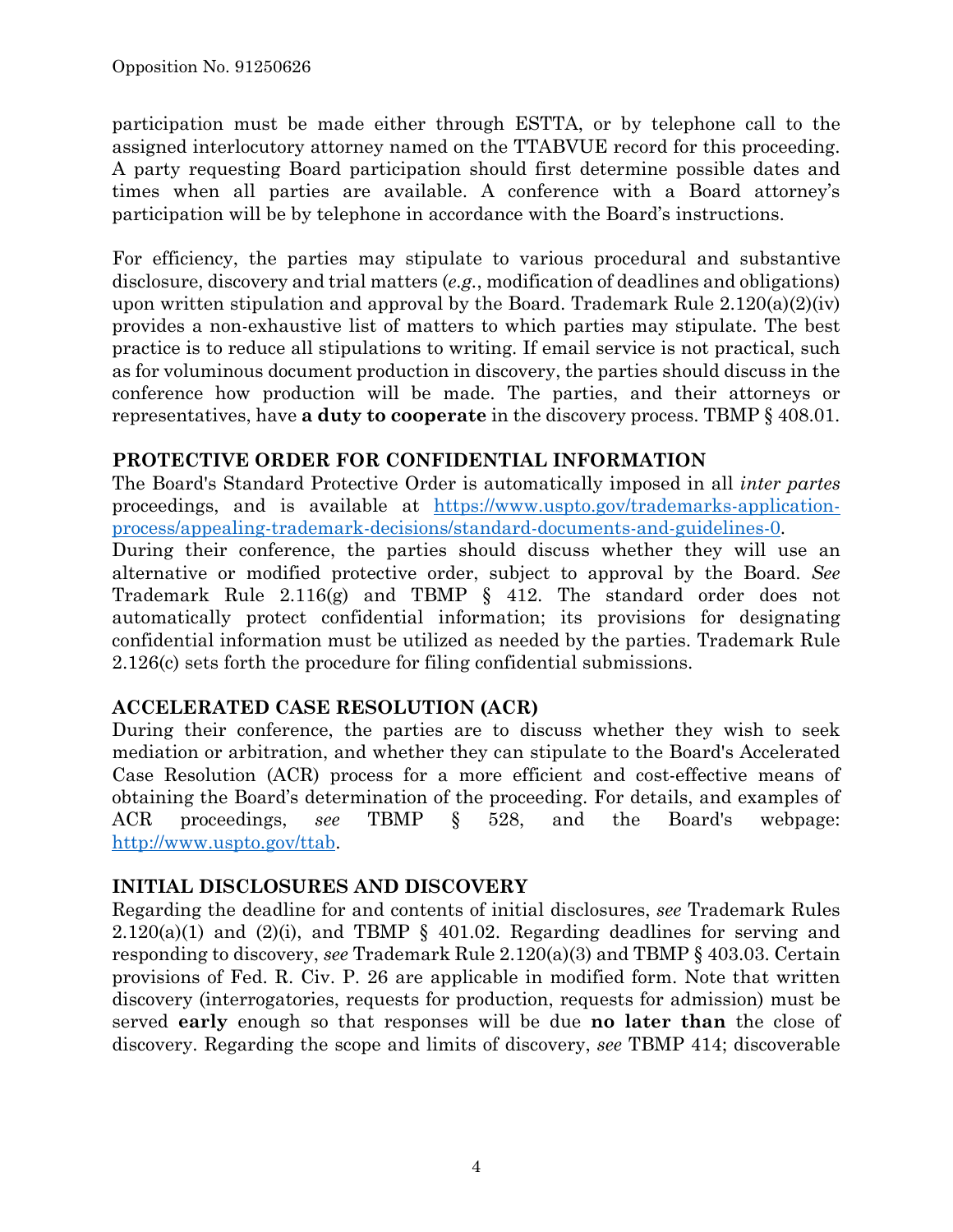items may include documents, tangible things, and electronically stored information (ESI).

# **MOTIONS**

Certain provisions of Fed. R. Civ. P. 11 apply to all submissions in Board proceedings. *See* TBMP § 527.02. Regarding available motions, *see* TBMP Chapter 500. Regarding applicable deadlines to respond to motions, depending on the motion filed, *see* Trademark Rules 2.127(a) and (e)(1). When a party timely files a potentially dispositive motion the proceeding is suspended with respect to all matters not germane to the motion. *See* Trademark Rule 2.127(d). In addressing motions or other filings, if it appears to the Board that a telephone conference would be beneficial, or upon request of one or both parties, the Board may schedule a conference. *See* Trademark Rule  $2.120(j)(1)$  and TBMP § 502.06(a).

# **PRETRIAL DISCLOSURES, TRIAL AND BRIEFING**

Regarding the procedures and deadlines for pretrial disclosures and trial, and specifically the noticing, taking, serving and submitting of evidence and testimony, *see* Trademark Rules 2.120(k), 2.121, 2.122, 2.123 and 2.125, as well as TBMP Chapter 700. The parties should review these authorities. For example: witness testimony may be submitted in the form of affidavit or declaration subject to the right to oral cross examination; transcripts of testimony depositions, with exhibits, must be served on each adverse party within thirty (30) days after completion of taking the testimony; certified transcripts and exhibits must be filed, with notice of such filing served on each adverse party; and all notices of reliance must be submitted during the submitting party's assigned testimony period and must indicate generally the relevance the evidence and associate it with one or more issues.

Main briefs shall be filed in accordance with Trademark Rules 2.128(a) and (b). An oral hearing is not required, but will be scheduled upon separate notice timely filed pursuant to Trademark Rule 2.129(a). Regarding briefs and oral hearings, *see* TBMP §§ 801-802.

## **LEGAL RESOURCES AVAILABLE AT WEBPAGE**

For a general description of Board proceedings, *see* TBMP §102.03. Proceedings are governed by the Trademark Rules of Practice in Parts 2 and 7 of Title 37 of the Code of Federal Regulations. These rules, the Manual of Procedure (TBMP), information on Accelerated Case Resolution (ACR) and Alternative Dispute Resolution (ADR), and many Frequently Asked Questions, are available on the Board's webpage, at http://www.uspto.gov/ttab. The parties should check the webpage for important changes, announcements, etc., many of which apply to proceedings already in progress.